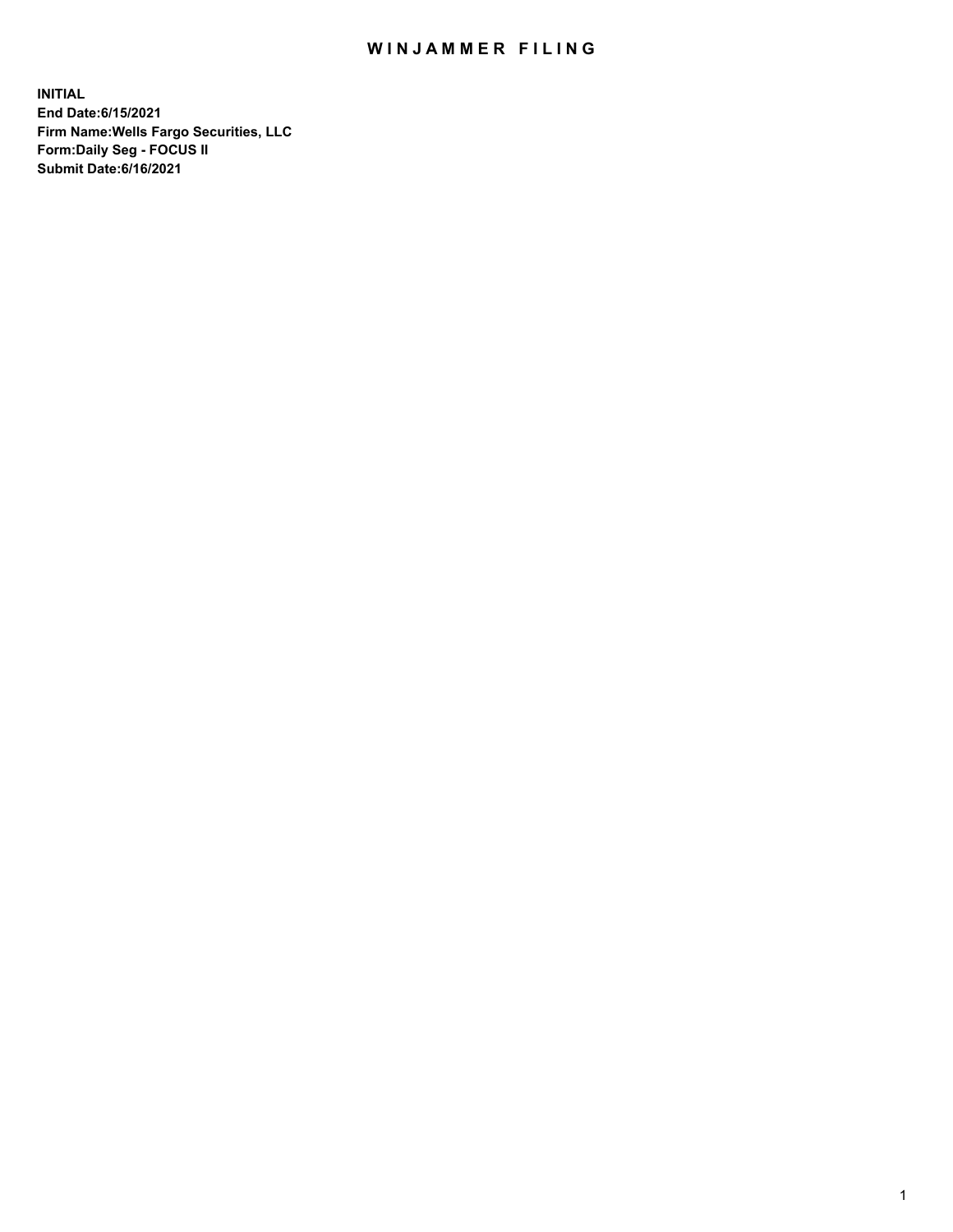**INITIAL End Date:6/15/2021 Firm Name:Wells Fargo Securities, LLC Form:Daily Seg - FOCUS II Submit Date:6/16/2021 Daily Segregation - Cover Page**

| Name of Company                                                                                                                                                                                                                                                                                                                | <b>Wells Fargo Securities LLC</b>                                           |
|--------------------------------------------------------------------------------------------------------------------------------------------------------------------------------------------------------------------------------------------------------------------------------------------------------------------------------|-----------------------------------------------------------------------------|
| <b>Contact Name</b>                                                                                                                                                                                                                                                                                                            | <b>James Gnall</b>                                                          |
| <b>Contact Phone Number</b>                                                                                                                                                                                                                                                                                                    | 917-699-6822                                                                |
| <b>Contact Email Address</b>                                                                                                                                                                                                                                                                                                   | james.w.gnall@wellsfargo.com                                                |
| FCM's Customer Segregated Funds Residual Interest Target (choose one):<br>a. Minimum dollar amount: ; or<br>b. Minimum percentage of customer segregated funds required:% ; or<br>c. Dollar amount range between: and; or<br>d. Percentage range of customer segregated funds required between: % and %.                       | 270,000,000<br>$\underline{\mathbf{0}}$<br>0 <sub>0</sub><br>0 <sub>0</sub> |
| FCM's Customer Secured Amount Funds Residual Interest Target (choose one):<br>a. Minimum dollar amount: ; or<br>b. Minimum percentage of customer secured funds required:%; or<br>c. Dollar amount range between: and; or<br>d. Percentage range of customer secured funds required between: % and %.                          | 40,000,000<br>$\overline{\mathbf{0}}$<br>00<br>0 <sub>0</sub>               |
| FCM's Cleared Swaps Customer Collateral Residual Interest Target (choose one):<br>a. Minimum dollar amount: ; or<br>b. Minimum percentage of cleared swaps customer collateral required:% ; or<br>c. Dollar amount range between: and; or<br>d. Percentage range of cleared swaps customer collateral required between:% and%. | 400,000,000<br><u>0</u><br>00<br>00                                         |

Attach supporting documents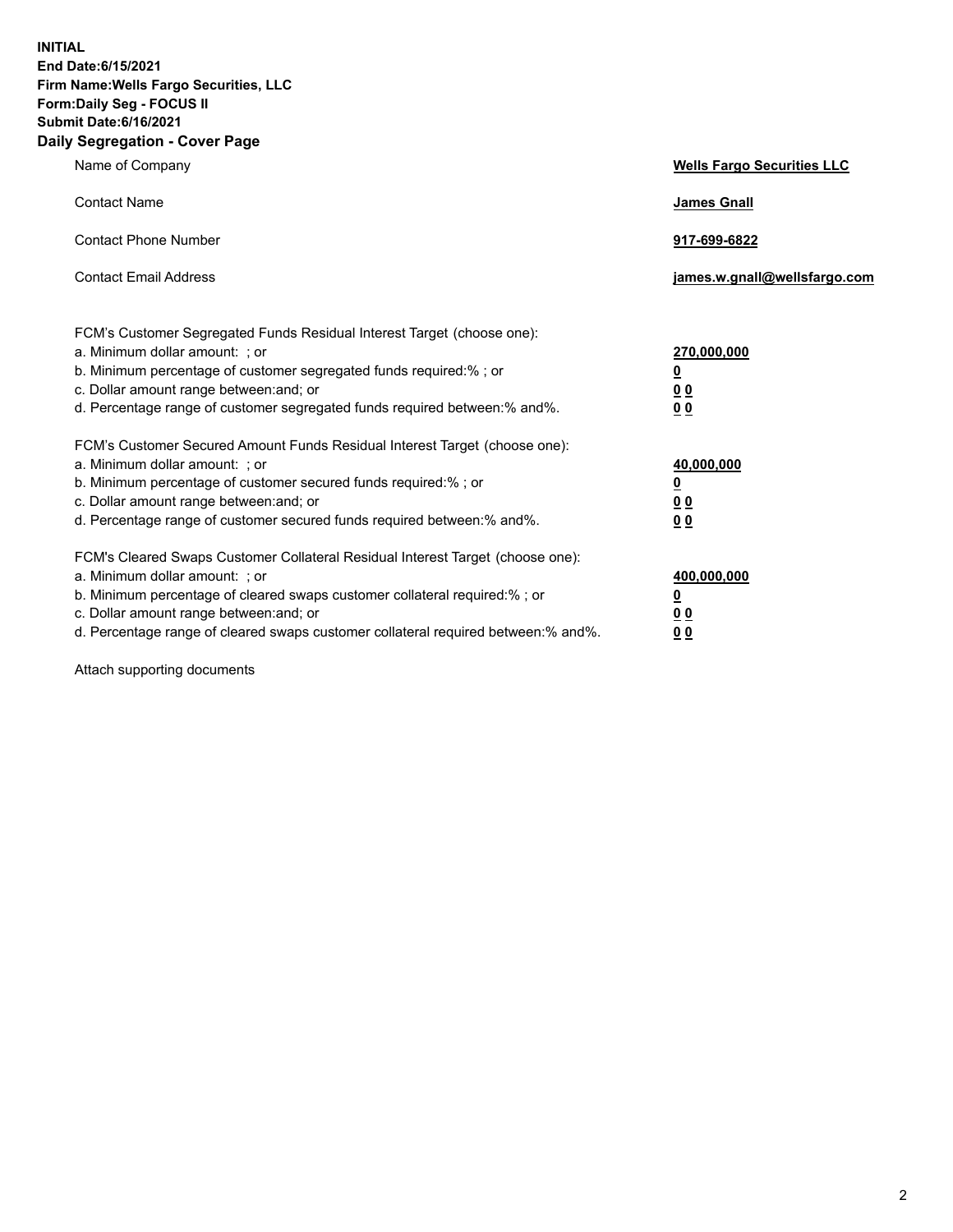**INITIAL End Date:6/15/2021 Firm Name:Wells Fargo Securities, LLC Form:Daily Seg - FOCUS II Submit Date:6/16/2021 Daily Segregation - Secured Amounts**

Foreign Futures and Foreign Options Secured Amounts Amount required to be set aside pursuant to law, rule or regulation of a foreign government or a rule of a self-regulatory organization authorized thereunder 1. Net ledger balance - Foreign Futures and Foreign Option Trading - All Customers A. Cash **182,463,869** [7315] B. Securities (at market) **220,216,247** [7317] 2. Net unrealized profit (loss) in open futures contracts traded on a foreign board of trade **56,226,787** [7325] 3. Exchange traded options a. Market value of open option contracts purchased on a foreign board of trade **29** [7335] b. Market value of open contracts granted (sold) on a foreign board of trade **-17,050** [7337] 4. Net equity (deficit) (add lines 1. 2. and 3.) **458,889,882** [7345] 5. Account liquidating to a deficit and account with a debit balances - gross amount **12,594,745** [7351] Less: amount offset by customer owned securities **-12,594,245** [7352] **500** [7354] 6. Amount required to be set aside as the secured amount - Net Liquidating Equity Method (add lines 4 and 5) 7. Greater of amount required to be set aside pursuant to foreign jurisdiction (above) or line 6. FUNDS DEPOSITED IN SEPARATE REGULATION 30.7 ACCOUNTS 1. Cash in banks A. Banks located in the United States **62,142,001** [7500] B. Other banks qualified under Regulation 30.7 **55,954,613** [7520] **118,096,614** 2. Securities A. In safekeeping with banks located in the United States **115,935,871** [7540] B. In safekeeping with other banks qualified under Regulation 30.7 **0** [7560] **115,935,871** [7570] 3. Equities with registered futures commission merchants A. Cash **47,406,166** [7580] B. Securities **109,285,076** [7590] C. Unrealized gain (loss) on open futures contracts **-22,526,746** [7600] D. Value of long option contracts **29** [7610] E. Value of short option contracts **-17,050** [7615] **134,147,475** [7620] 4. Amounts held by clearing organizations of foreign boards of trade A. Cash **0** [7640] B. Securities **0** [7650]

- C. Amount due to (from) clearing organization daily variation **0** [7660]
- D. Value of long option contracts **0** [7670]
- E. Value of short option contracts **0** [7675] **0** [7680]
- 5. Amounts held by members of foreign boards of trade
	-
	-
	- C. Unrealized gain (loss) on open futures contracts **60,252,370** [7720]
	- D. Value of long option contracts **0** [7730]
	- E. Value of short option contracts **0** [7735] **221,615,078** [7740]
- 6. Amounts with other depositories designated by a foreign board of trade **0** [7760]
- 7. Segregated funds on hand **0** [7765]
- 8. Total funds in separate section 30.7 accounts **589,795,038** [7770]
- 9. Excess (deficiency) Set Aside for Secured Amount (subtract line 7 Secured Statement Page 1 from Line 8)
- 10. Management Target Amount for Excess funds in separate section 30.7 accounts **40,000,000** [7780]
- 11. Excess (deficiency) funds in separate 30.7 accounts over (under) Management Target **90,904,656** [7785]

**0** [7305]

**458,890,382** [7355]

## **458,890,382** [7360]

[7530]

 A. Cash **-53,768,625** [7700] B. Securities **215,131,333** [7710] **130,904,656** [7380]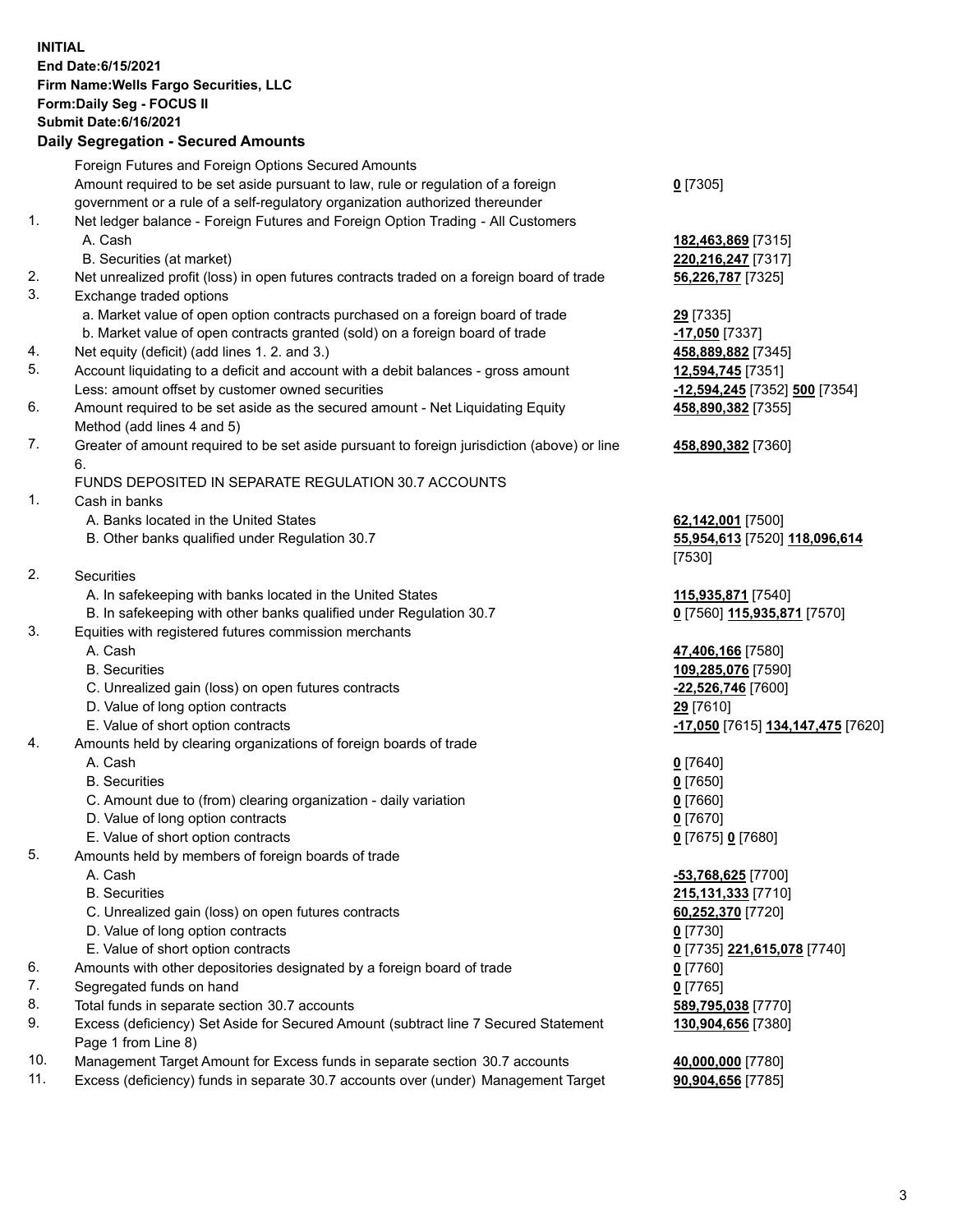**INITIAL End Date:6/15/2021 Firm Name:Wells Fargo Securities, LLC Form:Daily Seg - FOCUS II Submit Date:6/16/2021 Daily Segregation - Segregation Statement** SEGREGATION REQUIREMENTS(Section 4d(2) of the CEAct) 1. Net ledger balance A. Cash **3,452,647,697** [7010] B. Securities (at market) **1,960,083,709** [7020] 2. Net unrealized profit (loss) in open futures contracts traded on a contract market **-676,855,407** [7030] 3. Exchange traded options A. Add market value of open option contracts purchased on a contract market **891,457,575** [7032] B. Deduct market value of open option contracts granted (sold) on a contract market **-1,002,830,107** [7033] 4. Net equity (deficit) (add lines 1, 2 and 3) **4,624,503,467** [7040] 5. Accounts liquidating to a deficit and accounts with debit balances - gross amount **13,221,441** [7045] Less: amount offset by customer securities **-12,666,682** [7047] **554,759** [7050] 6. Amount required to be segregated (add lines 4 and 5) **4,625,058,226** [7060] FUNDS IN SEGREGATED ACCOUNTS 7. Deposited in segregated funds bank accounts A. Cash **202,224,623** [7070] B. Securities representing investments of customers' funds (at market) **60,048,121** [7080] C. Securities held for particular customers or option customers in lieu of cash (at market) **1,001,357,518** [7090] 8. Margins on deposit with derivatives clearing organizations of contract markets A. Cash **1,668,148,219** [7100] B. Securities representing investments of customers' funds (at market) **1,420,560,952** [7110] C. Securities held for particular customers or option customers in lieu of cash (at market) **958,726,191** [7120] 9. Net settlement from (to) derivatives clearing organizations of contract markets **-76,594,863** [7130] 10. Exchange traded options A. Value of open long option contracts **891,457,575** [7132] B. Value of open short option contracts **-1,002,830,107** [7133] 11. Net equities with other FCMs A. Net liquidating equity **0** [7140] B. Securities representing investments of customers' funds (at market) **0** [7160] C. Securities held for particular customers or option customers in lieu of cash (at market) **0** [7170] 12. Segregated funds on hand **0** [7150] 13. Total amount in segregation (add lines 7 through 12) **5,123,098,229** [7180] 14. Excess (deficiency) funds in segregation (subtract line 6 from line 13) **498,040,003** [7190] 15. Management Target Amount for Excess funds in segregation **270,000,000** [7194] **228,040,003** [7198]

16. Excess (deficiency) funds in segregation over (under) Management Target Amount Excess